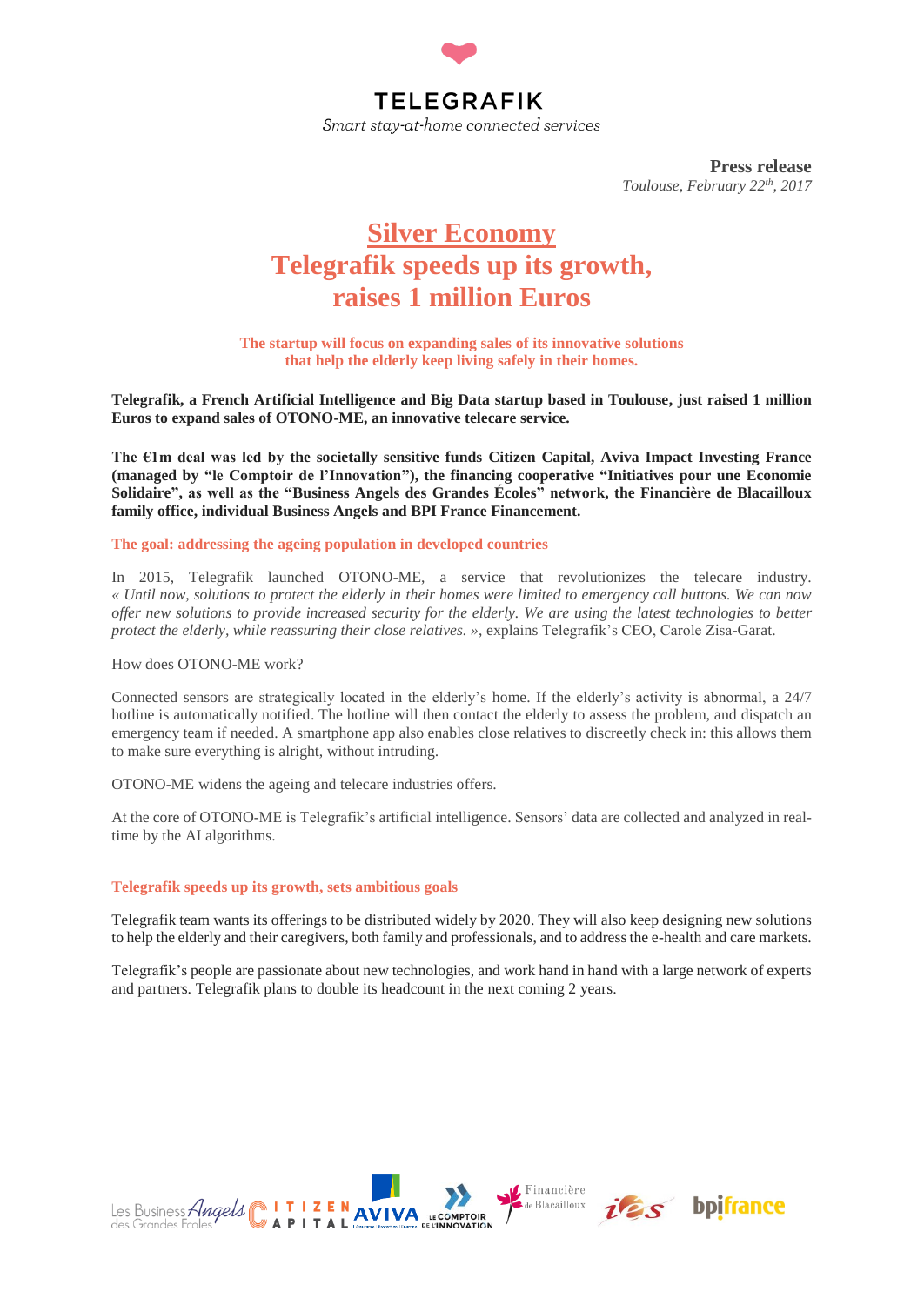



#### **About [Telegrafik](http://www.telegrafik.fr/blog/)**

*Telegrafik was founded in 2013. The startup aims to bring the Internet of Things to the Silver Economy. Having won numerous prizes and awards, the company has developed its own smart data analysis software dedicated to telecare and e-health services.*

*[http://www.telegrafik.fr](http://www.telegrafik.fr/blog/) Blog: <http://www.telegrafik.fr/blog/> Twitter feed: <https://twitter.com/tlgrafik> Carole Zisa-Garat's Linkedin page [:](https://fr.linkedin.com/in/carole-zisa-garat-1159531) <https://fr.linkedin.com/in/carole-zisa-garat-1159531>*

## *They have been with Telegrafik all along :*





reseauentreprendre



## **About Aviva Impact Investing France**

*With funds from insurance company Aviva France and managed in collaboration with Comptoir de l'Innovation, Aviva Impact Investing France manages a €30m fund dedicated to financing startups with a social and environmental impact. Its investment horizon is 5 to 7 years, in a variety of sectors. Aviva Impact Investing France has already invested in the scaling of 20 social startups, at the takeoff stage. Aviva France[:](https://www.aviva.fr/aviva-france/engagements/financement.html) <https://www.aviva.fr/aviva-france/engagements/financement.html> Comptoir de l'Innovation: [http://www.groupe-sos.org/structures/703/Le\\_Comptoir\\_de\\_l\\_Innovation](http://www.groupe-sos.org/structures/703/Le_Comptoir_de_l_Innovation)*

#### **About BPI France Financement**

*BPI France Financement supports companies under 8 years of existence, after the seed funding stage, by strengthening their cash position and supporting their development and growth through additional financing, in the form of a growth loan. [http://www.bpifrance.fr](http://www.bpifrance.fr/Toutes-nos-solutions/Prets/Prets-sans-garanties/Pret-d-amorcage-investissement-avec-le-FEI)*

Financière Blacailloux Les Business Angels **MITIZEN AVIVA** LE COMPTOIR des Grandes Ecole